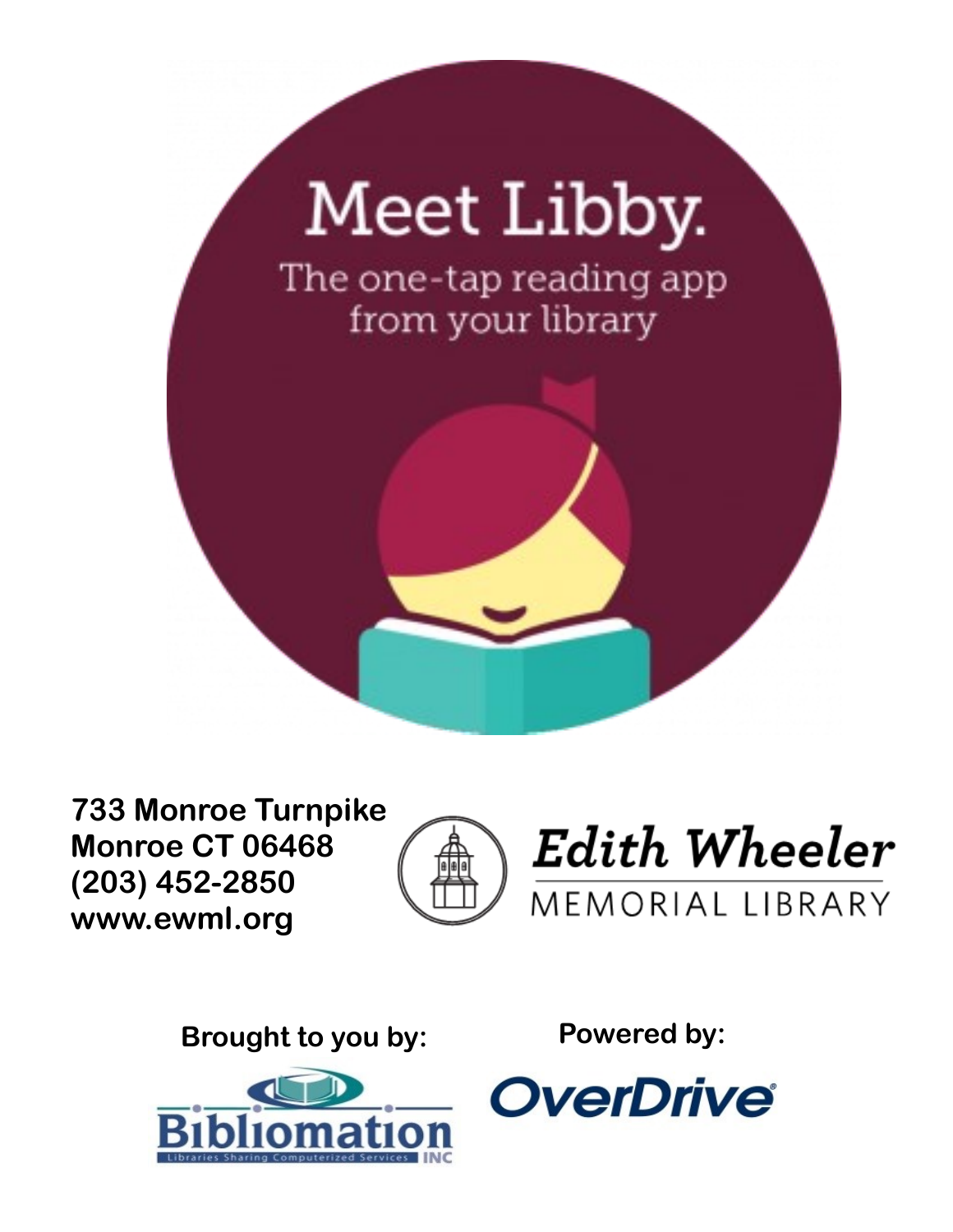1. Install the app from your device's app store:

**Search for "libby" in the app store on your device. Download and install the "Libby, by OverDrive" app.**

2. Find your library Hil **The first time you open the app, tap "Hi" Scroll to the bottom of the next**  Find My Library **screen, tap "Find my Library." Libby will look for your library. If she finds**  LIBBY ASKS: **your library, tap "Yes." If not, tap "No."**

**You can give Libby permission to use your precise location to locate your public library, or you can search for your library. When Libby finds your library, tap it's name to see the collection.**



Yes, Use My Location

No, I'll Search For A Library

3. Add your card

**Tap "Add Your Card."**



**Choose your library from the list. Then, enter your library card number.**

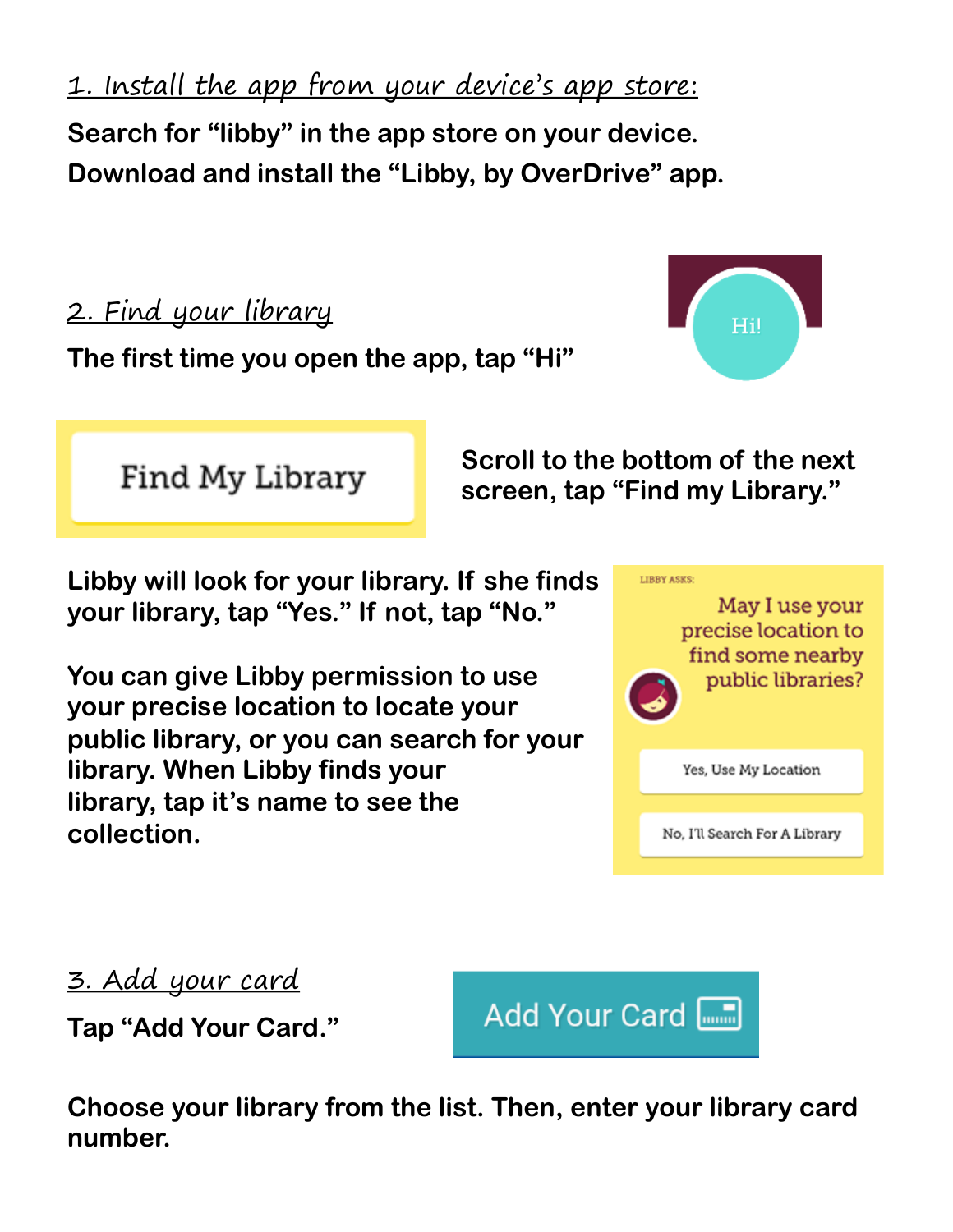**You can search the collection by tapping "Search the catalog" at the top of the screen.** 





**Enter a title, author, or keyword. Libby will make suggestions as you type. You can tap one of the suggestions to search, or tap the bottom right key on your keyboard to search. You can also browse the collection by scrolling through the highlighted collections, or see other categories by tapping "Explore our collections."**

5. Check out your book:

**Tap "Borrow" to check the book out.** 



## **On the next screen, tap "Borrow!" to confirm.**



**To borrow more books, tap "Keep Browsing." To start reading, tap "Open Book."**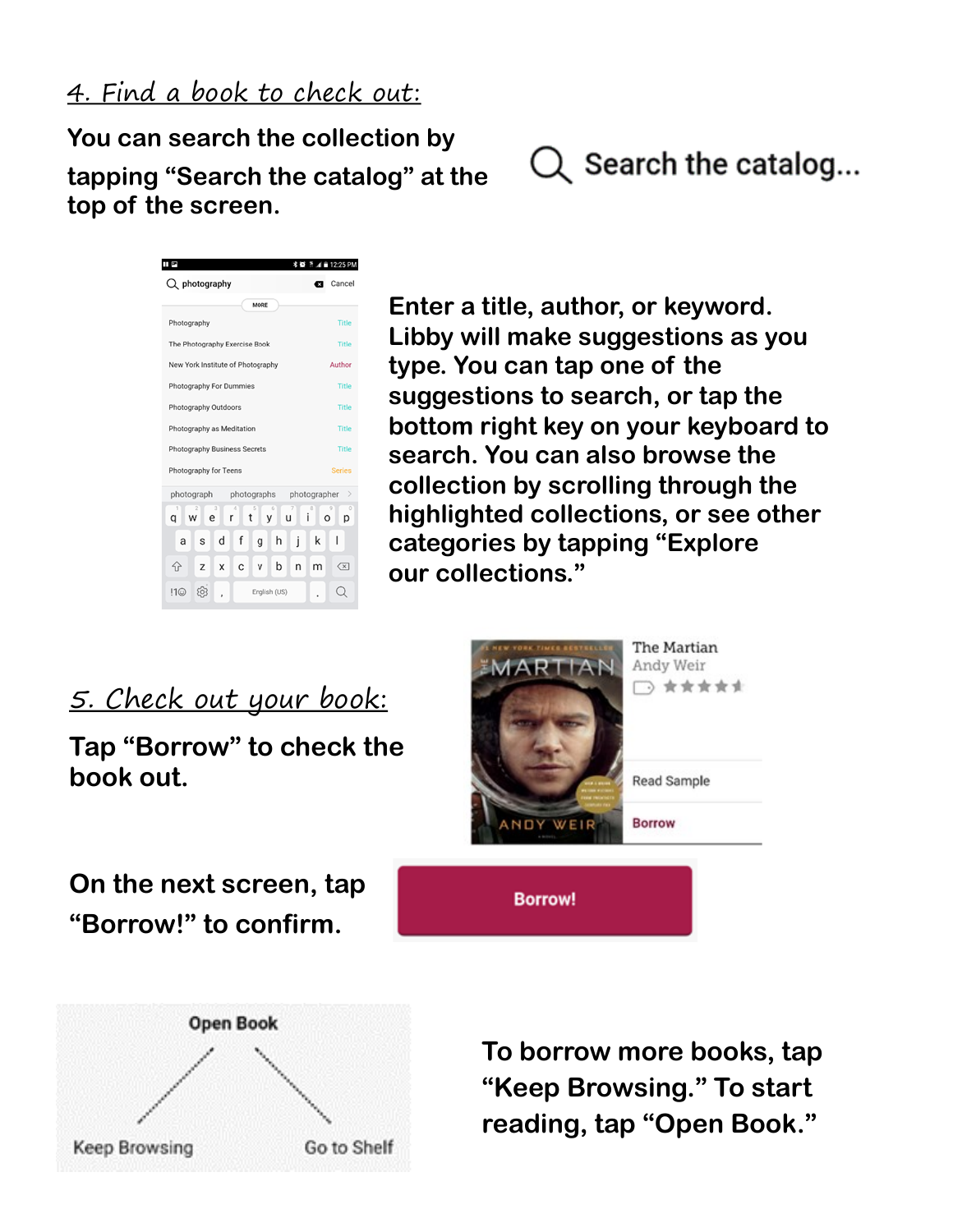**If your device is connected to Wi-Fi, the book will begin downloading automatically. If not, the download will be paused until you connect to Wi-Fi, or until you change your Download Settings (accessed from the menu when you are in the Library of Shelf). Downloading is optional in Libby, as books can be read online.**

**Tap in the bottom middle of the screen to see the menu. Tap "Library" to return to browsing the collection, or "Shelf" to return to the list of books you have checked out.**



### Placing a hold:

**If all copies of the title are checked out to another user, you will see "Place Hold" instead of "Borrow." Tap here and then tap "Place Hold!" to confirm. Enter your email address to be notified when the book is available.**

**Items you have borrowed or placed on hold will display on the show on the right side of the screen when browsing the collection, as a visual indicator.**



**For more help go to<http://help.overdrive.com> or [http://biblio.org/overdrive-support-submission-form/.](http://biblio.org/overdrive-support-submission-form/)**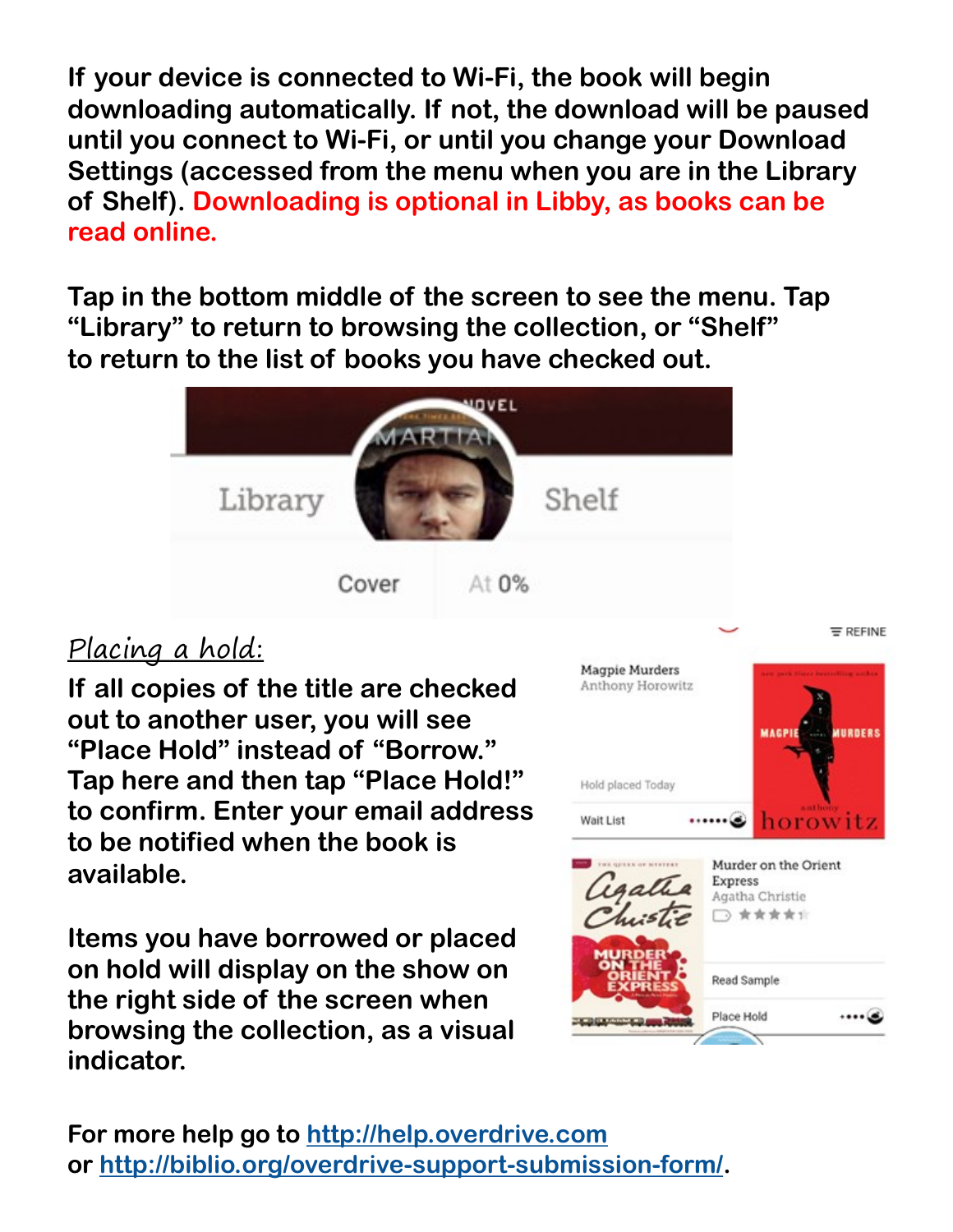## To find available titles:



The Martian Andy Weir □ ★★★★★



**Titles that are available to check out right away will have the option to "Borrow."**

**Titles that are not available to check out right now will be labeled "Wait List," and will have the option to "Place a hold."**



**To limit your search results to only available titles, tap the plus sign under your search term. Tap "Available Titles," then tap "Apply Preferences."**